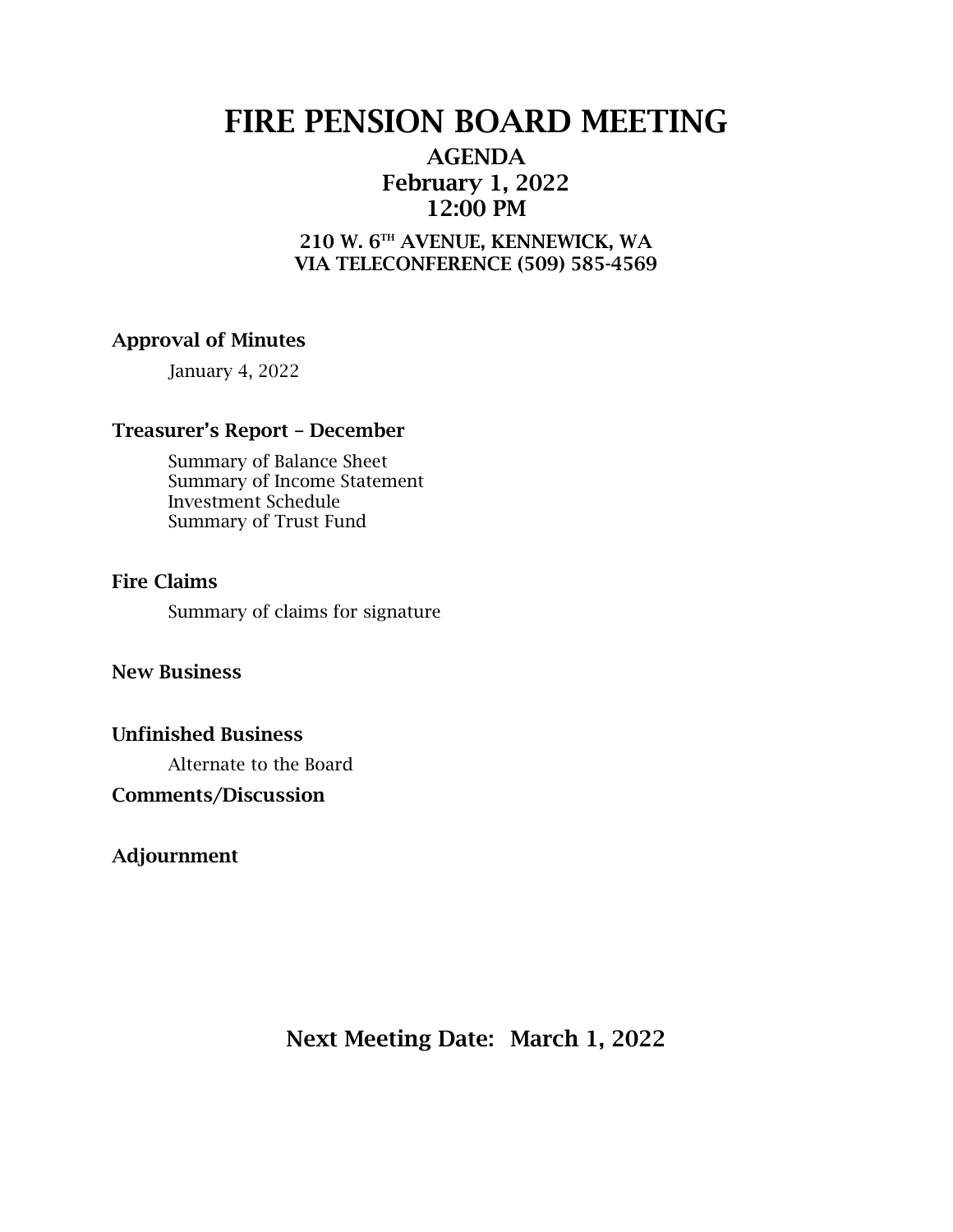#### FIREMEN'S PENSION BOARD MEETING MINUTES January 4, 2022

Finance Director Dan Legard called the meeting to order at 12:06 p.m. Also present were; Board Members Gary Williams, Tom Reich, and City Clerk Terri Wright.

### APPROVAL OF MINUTES

The minutes of December 7, 2021 were unanimously approved by motion of Mr. Reich and seconded by Mr. Legard.

#### TREASURER'S REPORT

Dan Legard provided the Treasurer's Report. The ending fund balance through November 2021 in the Fire Pension Fund was \$959,914.

The ending fund balance in the Other Post-Employment Benefits Trust Fund (OPEB) was \$4,262,615.

The Treasurer's Report of November 2021 was unanimously approved by motion of Ms. Wright and seconded by Mr. Williams.

#### FIRE CLAIMS

The Fire Claims were approved by the Kennewick Disability Board in the amount of \$10,642.43 and were unanimously approved by motion of Mr. Legard and seconded by Mr. Reich.

#### NEW BUSINESS

Mr. Reich term expires this year and he is willing to serve on the board again. Ms. Wright will send out the nomination letters by the end of the month.

#### UNFINISHED BUSINESS

An alternate to the board still needs to be selected. Mr. Williams and Mr. Reich will get together before next meeting discuss and select an alternate.

ADJOURNMENT – The meeting adjourned at 12:13 p.m.

Terri L. Wright, CMC City Clerk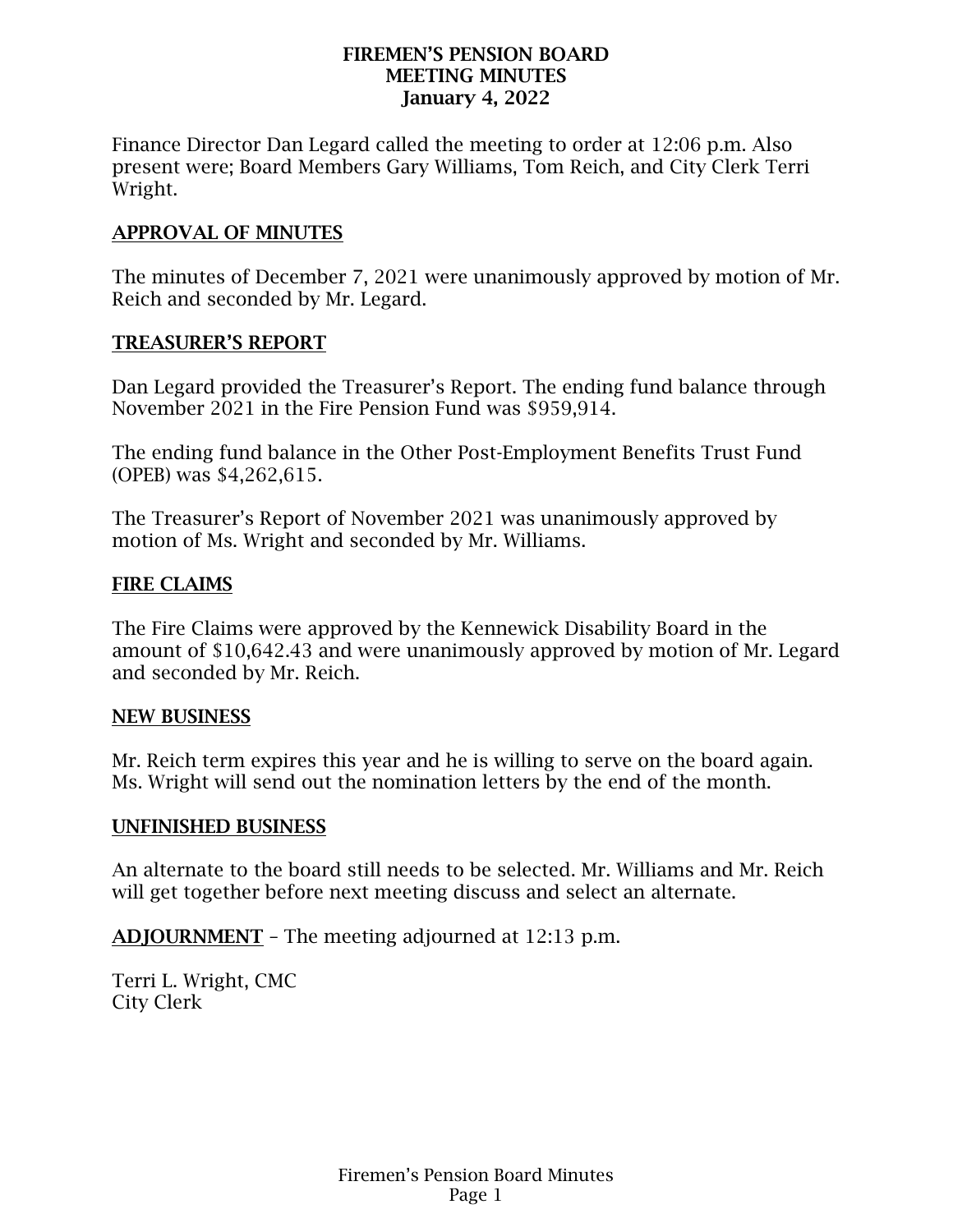# CITY OF KENNEWICK FIRE PENSION FUND

Preliminary Financial Statements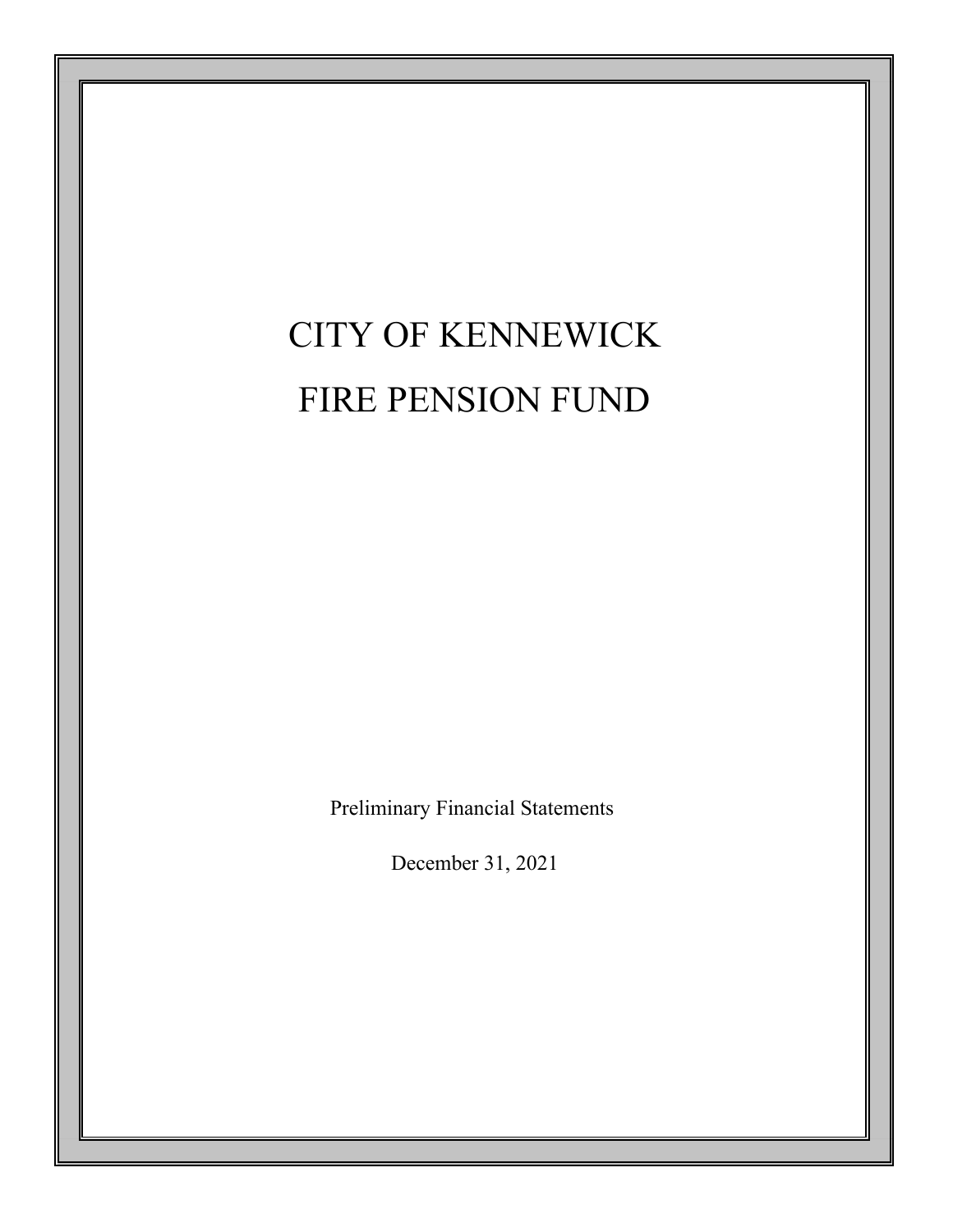### **Fire Pension Fund**

Balance Sheet

|                                     | Current Year |         | Prior Year |         |  |
|-------------------------------------|--------------|---------|------------|---------|--|
| <b>Assets</b>                       |              |         |            |         |  |
| Equity in Pooled Cash & Investments | \$           | 903,279 | \$         | 850,035 |  |
| Investments                         |              | 43,869  |            | 72,989  |  |
| <b>Interest Receivable</b>          |              | 1,073   |            | 2,128   |  |
| <b>Total Assets</b>                 | S            | 948,220 | S          | 925,151 |  |
| <b>Liabilities</b>                  |              |         |            |         |  |
| Accounts Payable                    | \$           |         | \$         |         |  |
| Deferred Revenue                    |              |         |            |         |  |
| <b>Total Liabilities</b>            |              |         |            |         |  |
| <b>Fund Balance</b>                 |              |         |            |         |  |
| <b>Restricted Fund Balance</b>      |              | 948,220 |            | 925,151 |  |
| <b>Total Fund Balance</b>           |              | 948,220 |            | 925,151 |  |
| Total Liabilities and Fund Balance  | \$           | 948,220 | \$         | 925,151 |  |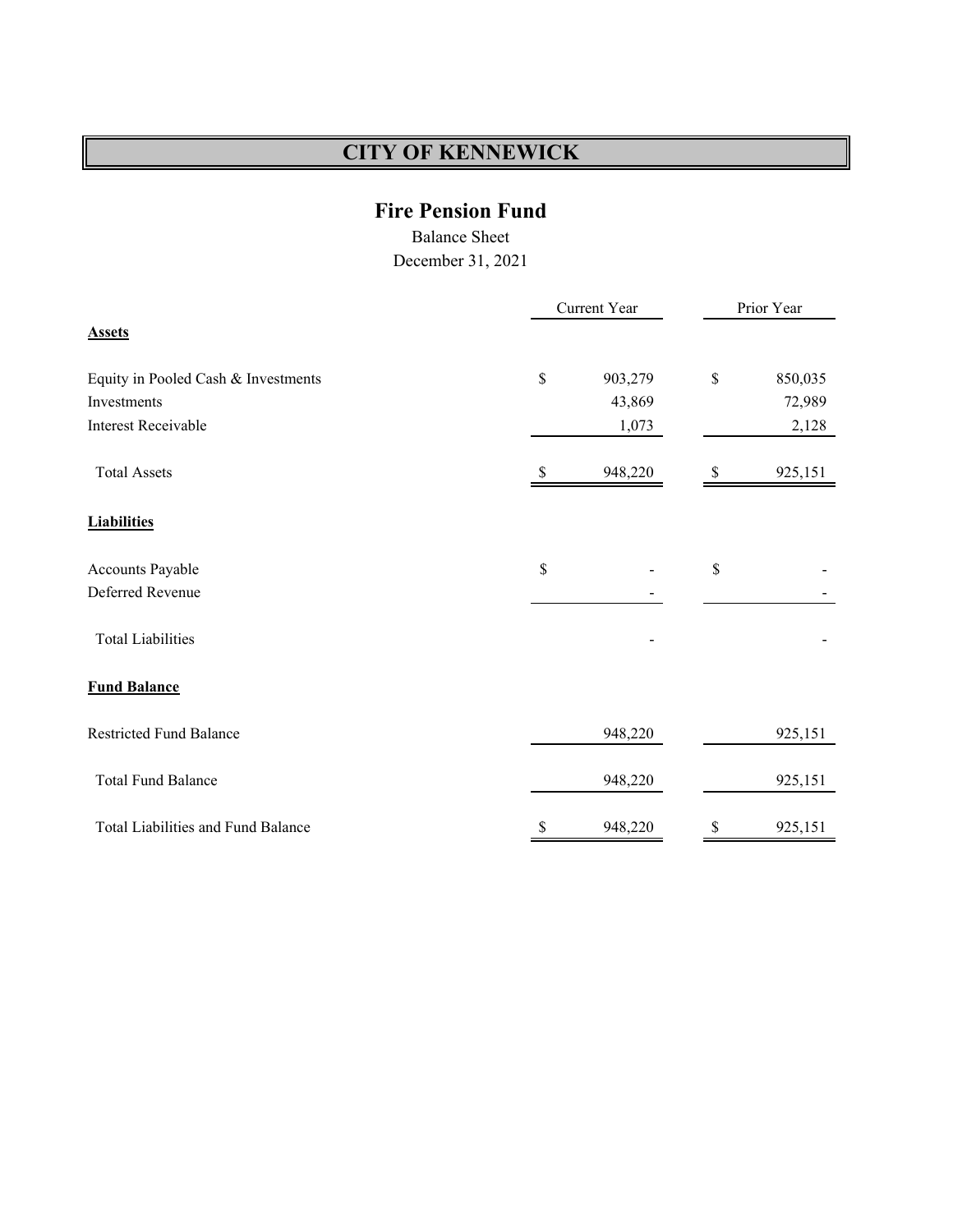# **Fire Pension Fund**

Income Statement

|                                | 2021 |               | Current |                          | Year To |         | Over (Under)  |               | Prior Year |         |
|--------------------------------|------|---------------|---------|--------------------------|---------|---------|---------------|---------------|------------|---------|
|                                |      | <b>Budget</b> |         | Month                    |         | Date    |               | <b>Budget</b> |            | To Date |
| <b>Revenues:</b>               |      |               |         |                          |         |         |               |               |            |         |
| Real and Personal Property Tax | \$   | 67,000        | \$      | $\overline{\phantom{0}}$ | \$      | 67,000  | $\mathcal{S}$ |               | \$         | 67,000  |
| Fire Insurance Premium Tax     |      | 108,000       |         | $\overline{\phantom{0}}$ |         | 106,416 |               | (1, 584)      |            | 106,416 |
| <b>Investment Interest</b>     |      | 19,000        |         | 129                      |         | 4,020   |               | (14,980)      |            | 12,523  |
| <b>Total Revenues</b>          |      | 194,000       |         | 129                      |         | 177,436 |               | (16, 564)     |            | 185,939 |
| <b>Expenditures:</b>           |      |               |         |                          |         |         |               |               |            |         |
| Retirement Allowance           |      | 140,700       |         | 11,823                   |         | 142,591 |               | 1,891         |            | 149,904 |
| <b>Actuarial Study</b>         |      | 12,500        |         |                          |         | 11,775  |               | (725)         |            | 3,400   |
| Office Supplies                |      | 25            |         |                          |         |         |               | (25)          |            |         |
| Postage Expense                |      | 125           |         |                          |         |         |               | (125)         |            |         |
| Travel and Training            |      | 2,000         |         |                          |         |         |               | (2,000)       |            |         |
| <b>Total Expenditures</b>      |      | 155,350       |         | 11,823                   |         | 154,366 |               | (984)         |            | 153,304 |
| Net Income (Loss)              |      | 38,650        |         | (11,694)                 |         | 23,069  |               | (15,580)      |            | 32,635  |
| <b>Beginning Fund Balance</b>  |      | 925,151       |         | 959,914                  |         | 925,151 |               |               |            | 892,516 |
| <b>Ending Fund Balance</b>     | \$   | 963,801       | S       | 948,220                  | \$      | 948,220 | \$            | (15,580)      | -S         | 925,151 |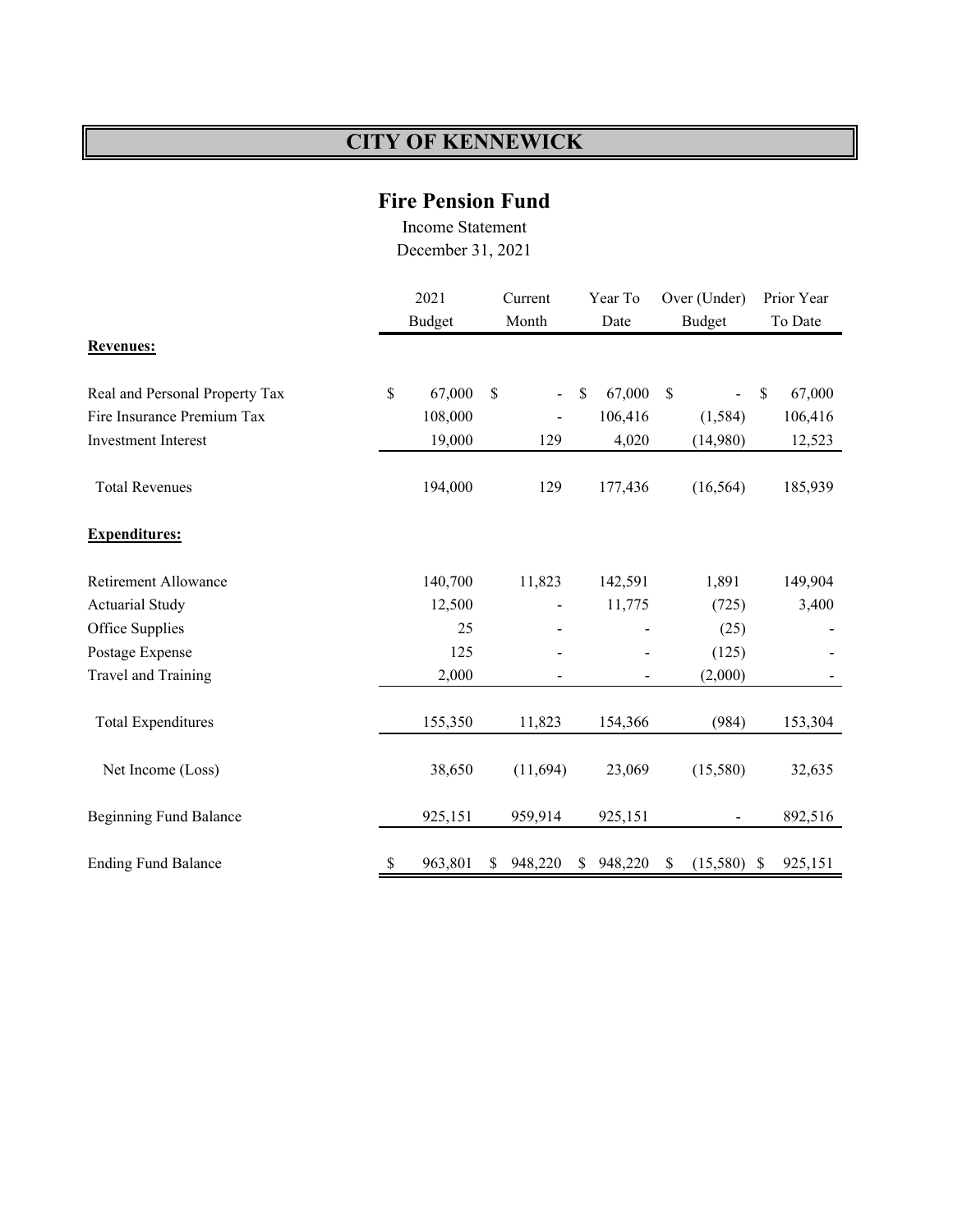### **Fire Pension Fund**

Investment Schedule December 31, 2021

|                    |                             |               |                 | <b>INTEREST</b> |   | <b>CURRENT</b>    |
|--------------------|-----------------------------|---------------|-----------------|-----------------|---|-------------------|
| <b>PURCHASE</b>    |                             | ORIGINAL      | <b>MATURITY</b> | RATE/           |   | <b>INVESTMENT</b> |
| <b>DATE</b>        | <b>DESCRIPTION</b>          | <b>AMOUNT</b> | <b>DATE</b>     | YIEL D          |   | <b>BALANCE</b>    |
|                    |                             |               |                 |                 |   |                   |
| Installment Notes: |                             |               |                 |                 |   |                   |
| April 1, 2015      | $LID$ #226 Note             | \$166,111     | April 1, 2025   | $3.25\%$ \$     |   | 40,511            |
|                    | March 1, 2012 LID #225 Note | 141,036       | March 1, 2022   | $3.00\%$        |   | 3,358             |
|                    |                             |               |                 |                 |   |                   |
|                    |                             |               |                 |                 | S | 43,869            |

#### Interest Accrual

|               |             |                    |             | <b>MATURITY</b>  | INVESTMENT ACCRUED |                 |
|---------------|-------------|--------------------|-------------|------------------|--------------------|-----------------|
| <b>DATE</b>   | <b>BANK</b> | <b>DESCRIPTION</b> | <b>RATE</b> | <b>DATE</b>      | <b>AMOUNT</b>      | <b>INTEREST</b> |
|               |             |                    |             |                  |                    |                 |
| April 1, 2021 | LID NOTE    | LID #226           | 3.25%       | April 1, 2025 \$ | 40,511 \$          | 988             |
| March 1, 2021 | LID NOTE    | LID#225            | $3.00\%$    | March 1, 2022    | 3,358              | 84              |
|               |             |                    |             |                  |                    |                 |

 $$ 1,073$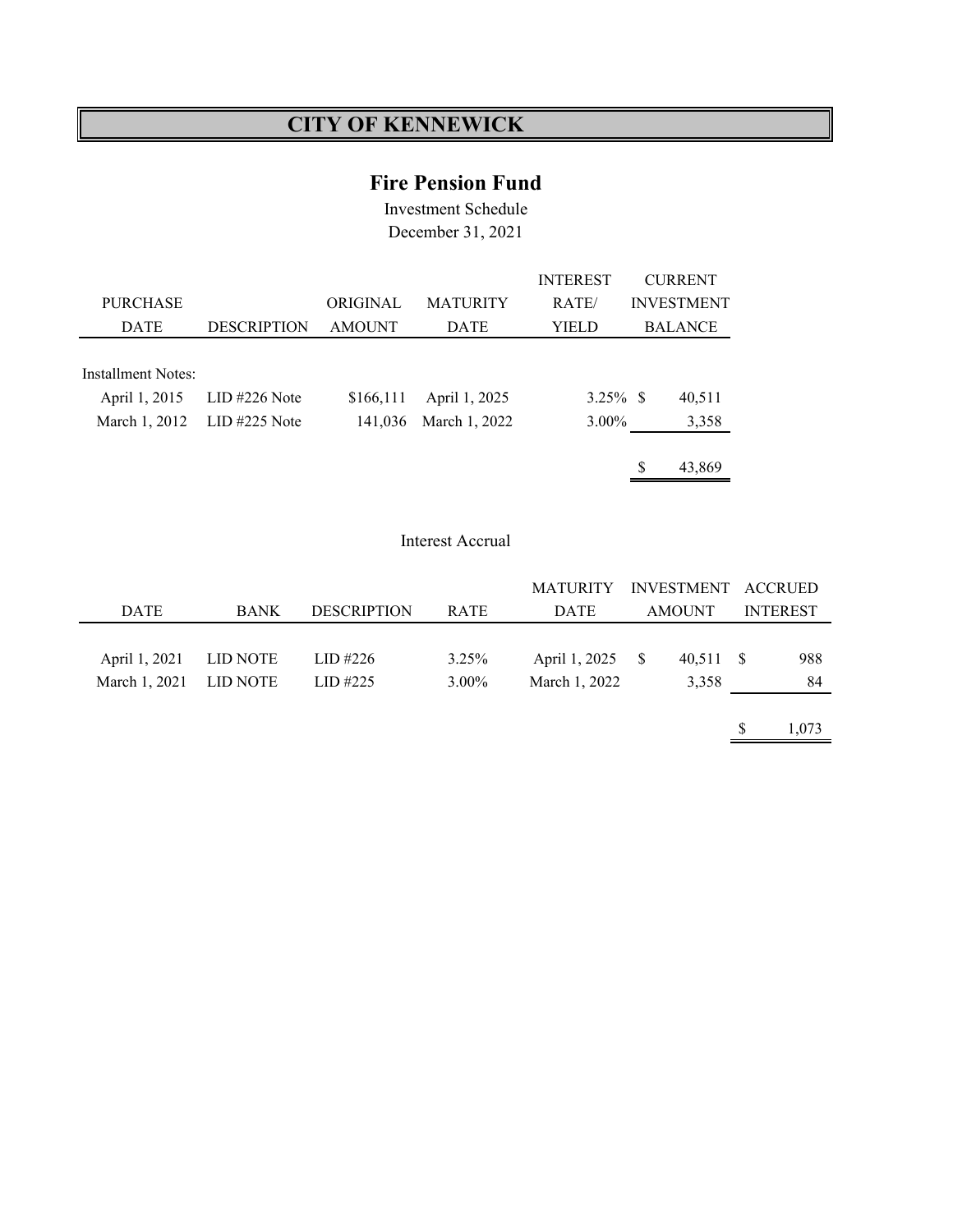# CITY OF KENNEWICK OTHER POST EMPLOYMENT BENEFITS TRUST FUND

Preliminary Financial Statements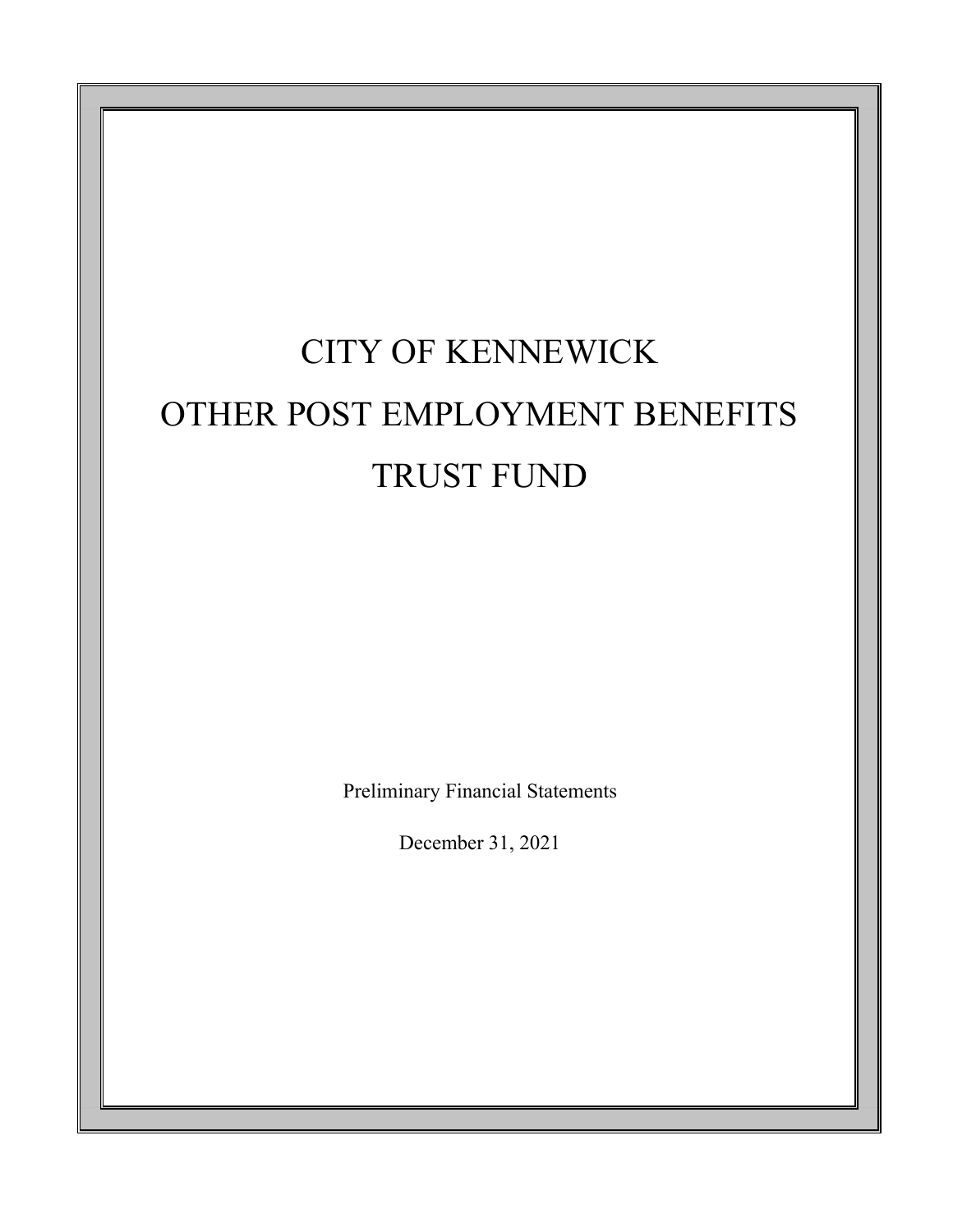# **Other Post Employment Benefits Trust Fund**

Balance Sheet

|                                           |      | Current Year | Prior Year |           |  |  |
|-------------------------------------------|------|--------------|------------|-----------|--|--|
| <b>Assets</b>                             |      |              |            |           |  |  |
| Equity in Pooled Cash & Investments       | $\$$ | 4,230,371    | \$         | 4,113,435 |  |  |
| Investments                               |      | 40,511       |            | 59,503    |  |  |
| <b>Interest Receivable</b>                |      | 988          |            | 3,088     |  |  |
| Taxes Receivable                          |      |              |            |           |  |  |
| <b>Total Assets</b>                       |      | 4,271,870    |            | 4,176,026 |  |  |
| <b>Liabilities</b>                        |      |              |            |           |  |  |
| Accounts Payable                          | \$   | 4,499        | \$         | 14,498    |  |  |
| Deferred Revenue                          |      |              |            |           |  |  |
| <b>Total Liabilities</b>                  |      | 4,499        |            | 14,498    |  |  |
| <b>Fund Balance</b>                       |      |              |            |           |  |  |
| <b>Committed Fund Balance</b>             |      | 4,267,372    |            | 4,161,528 |  |  |
| <b>Total Fund Balance</b>                 |      | 4,267,372    |            | 4,161,528 |  |  |
| <b>Total Liabilities and Fund Balance</b> | S    | 4,271,870    |            | 4,176,026 |  |  |
|                                           |      |              |            |           |  |  |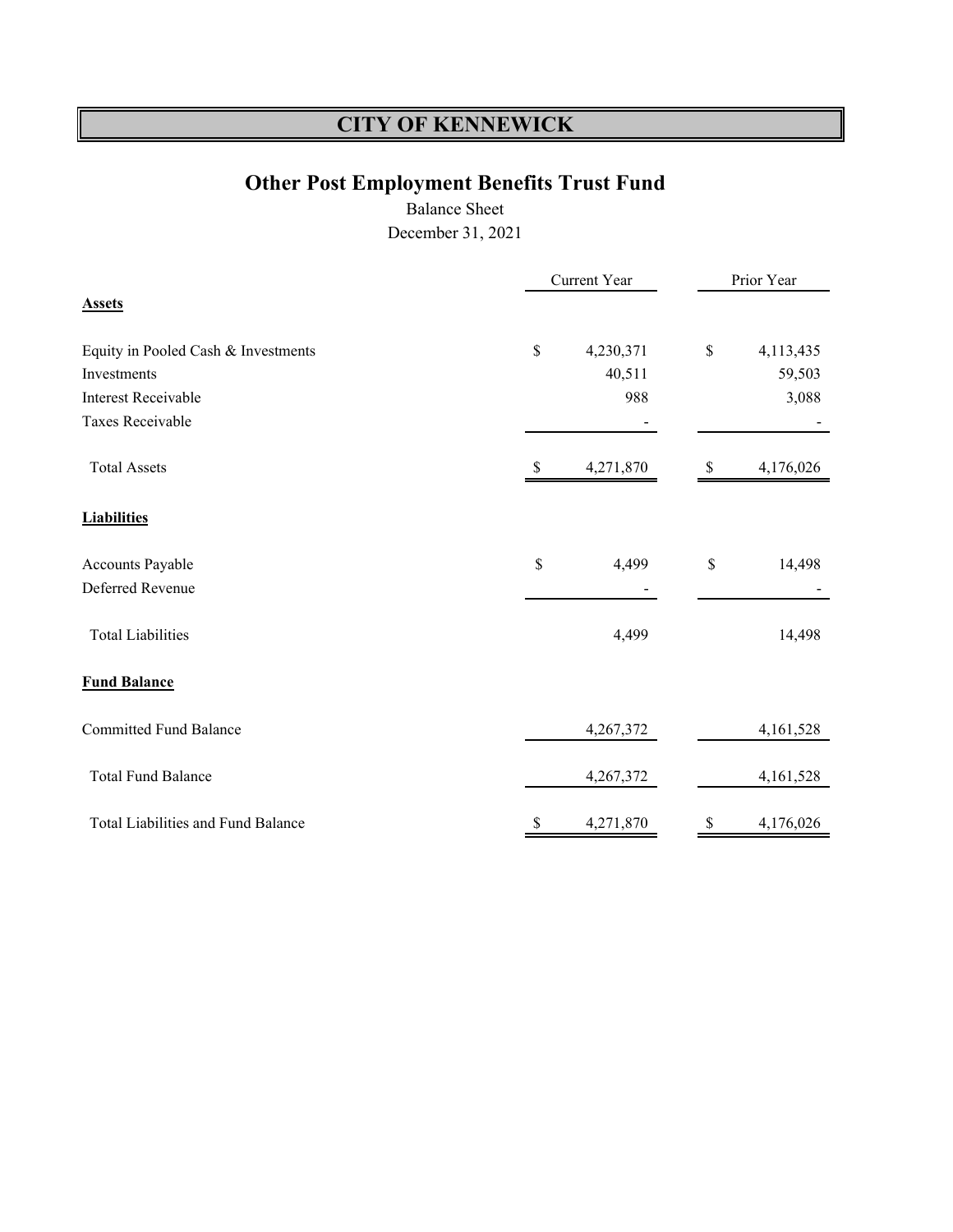## **Other Post Employment Benefits Trust Fund**

Income Statement December 31, 2021

|                                   | 2021<br><b>Budget</b> |           | Current<br>Month |           | Year To<br>Date |             | Over (Under)<br><b>Budget</b> |           | Prior Year<br>To Date |             |
|-----------------------------------|-----------------------|-----------|------------------|-----------|-----------------|-------------|-------------------------------|-----------|-----------------------|-------------|
| <b>Revenues:</b>                  |                       |           |                  |           |                 |             |                               |           |                       |             |
| Water and Sewer Utility Tax       | \$                    | 632,215   | \$               | 51,704    | S               | 654,152     | $\mathbb{S}$                  | 21,937    | \$                    | 597,222     |
| <b>Investment Interest</b>        |                       | 83,000    |                  | 119       |                 | 12,722      |                               | (70, 278) |                       | 51,324      |
| <b>Total Revenues</b>             |                       | 715,215   |                  | 51,824    |                 | 666,874     |                               | (48, 341) |                       | 648,546     |
| <b>Expenditures:</b>              |                       |           |                  |           |                 |             |                               |           |                       |             |
| Medical Insurance                 |                       | 383,000   |                  | 27,491    |                 | 356,274     |                               | (26, 726) |                       | 369,883     |
| Medical and Prescriptions         |                       | 190,000   |                  | 19,417    |                 | 186,016     |                               | (3,984)   |                       | 190,783     |
| <b>Disability Board Secretary</b> |                       | 4,000     |                  | 79        |                 | 552         |                               | (3, 448)  |                       | 346         |
| Office Supplies                   |                       | 50        |                  |           |                 | 40          |                               | (10)      |                       |             |
| Postage Expense                   |                       | 300       |                  | 81        |                 | 274         |                               | (26)      |                       | 398         |
| Travel and Training               |                       | 2,000     |                  |           |                 |             |                               | (2,000)   |                       |             |
| Contractual/Consulting Services   |                       | 14,500    |                  |           |                 | 17,875      |                               | 3,375     |                       | 3,400       |
| Copier Charges                    |                       | 20        |                  |           |                 |             |                               | (20)      |                       |             |
| <b>Total Expenditures</b>         |                       | 593,870   |                  | 47,067    |                 | 561,030     |                               | (32, 840) |                       | 564,811     |
| Net Income (Loss)                 |                       | 121,345   |                  | 4,757     |                 | 105,844     |                               | (15,501)  |                       | 83,736      |
| <b>Beginning Fund Balance</b>     |                       | 4,161,528 |                  | 4,262,615 |                 | 4,161,528   |                               |           |                       | 4,077,793   |
| <b>Ending Fund Balance</b>        | \$                    | 4,282,873 |                  | 4,267,372 |                 | \$4,267,372 | \$                            | (15,501)  |                       | \$4,161,528 |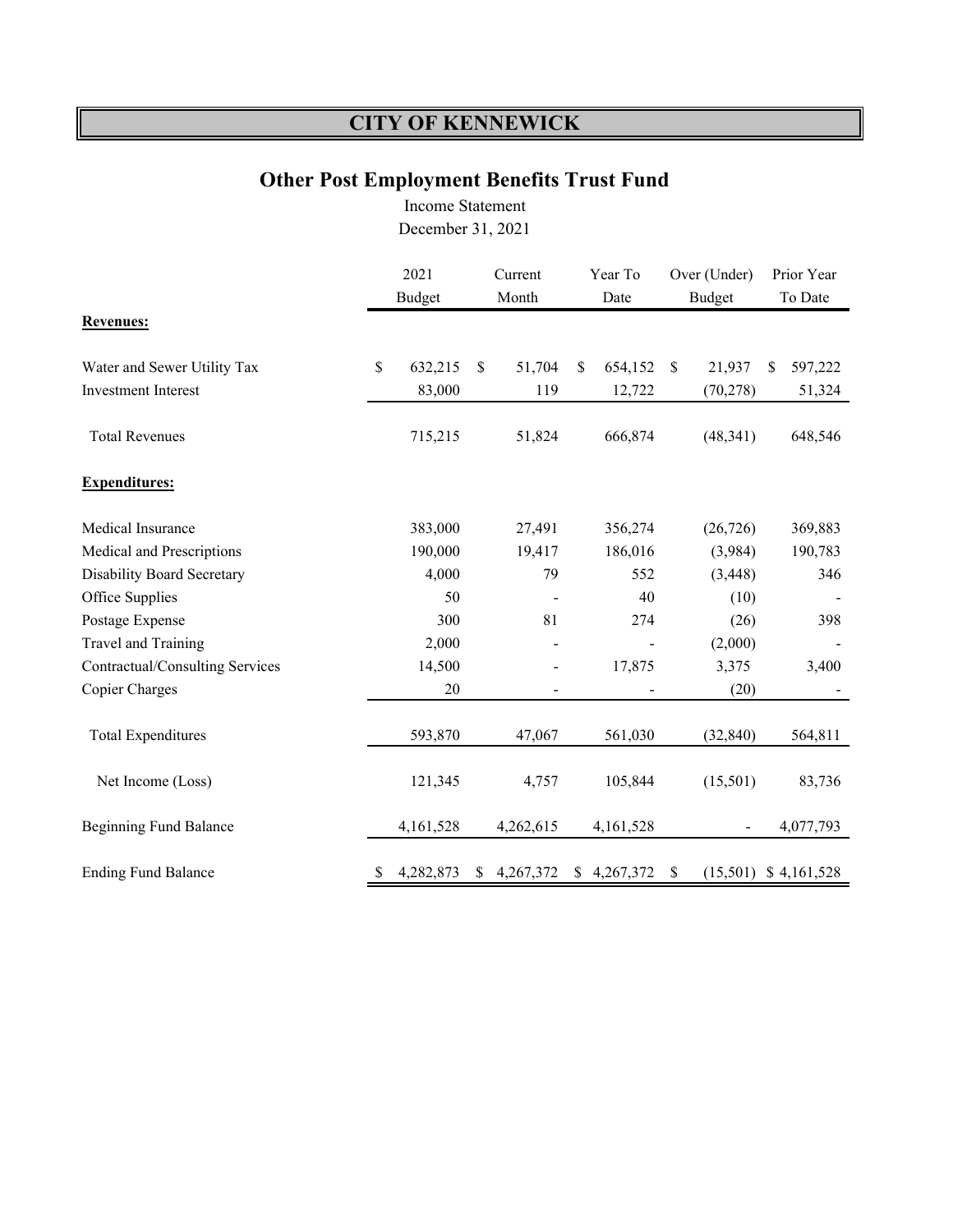# **Other Post Employment Benefits Trust Fund**

Investment Schedule December 31, 2021

|                    |                    |               |                 | <b>INTEREST</b> |   | <b>CURRENT</b>    |
|--------------------|--------------------|---------------|-----------------|-----------------|---|-------------------|
| <b>PURCHASE</b>    |                    | ORIGINAL      | <b>MATURITY</b> | RATE/           |   | <b>INVESTMENT</b> |
| <b>DATE</b>        | <b>DESCRIPTION</b> | <b>AMOUNT</b> | <b>DATE</b>     | YIELD           |   | <b>BALANCE</b>    |
| Installment Notes: |                    |               |                 |                 |   |                   |
| April 1, 2015      | $LID$ #226 Note    | 185,500       | April 1, 2025   | $3.25\%$ \$     |   | 40,511            |
|                    |                    |               |                 |                 | S | 40,511            |

#### Interest Accrual

|               |             |                    |             |               | MATURITY INVESTMENT ACCRUED |      |                 |
|---------------|-------------|--------------------|-------------|---------------|-----------------------------|------|-----------------|
| <b>DATE</b>   | <b>BANK</b> | <b>DESCRIPTION</b> | <b>RATE</b> | DATE          | AMOUNT                      |      | <b>INTEREST</b> |
|               |             |                    |             |               |                             |      |                 |
| April 1, 2021 | LID NOTE    | LID #226           | 3.25%       | April 1, 2025 | 40,511                      | - \$ | 988             |
|               |             |                    |             |               |                             |      |                 |
|               |             |                    |             |               |                             |      | 988             |